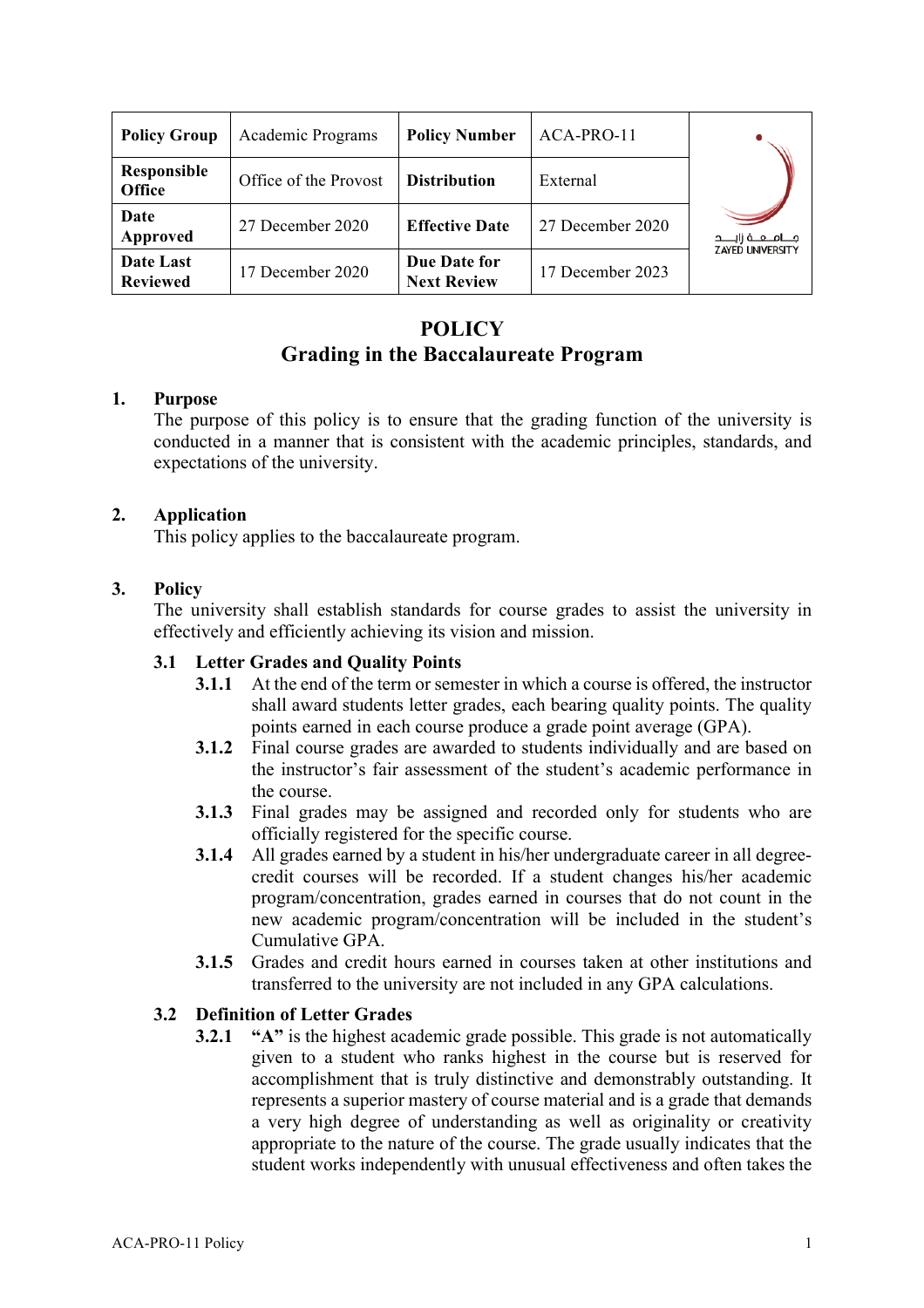initiative in seeking new knowledge outside the requirements of the course.

- **3.2.2 "B"** is a grade that denotes achievement considerably above acceptable standards. Good mastery of course materials is evident, and student performance demonstrates a degree of originality, creativity, or both. The grade usually indicates that the student works fairly well independently and often demonstrates initiative.
- **3.2.3 "C"** indicates an appropriate level of competency in the course's basic learning outcomes. It is the grade that may be expected of a student with an average level of performance who gives to the work a reasonable amount of time and effort. This grade implies understanding of the content of the course, acceptable mastery of course material and learning outcomes, and completion of all requirements. The student must have a minimum cumulative GPA of 2.0 (C) to earn a baccalaureate degree from Zayed **University**
- **3.2.4 "D"** denotes a limited understanding of the subject matter, meeting only the minimum requirement for passing the course. It signifies work that in quality or quantity falls below the average acceptable standard for passing the course. Performance is deficient in analysis, synthesis, and critical expression. There is little evidence of originality or creativity.
- **3.2.5 "F"** indicates inadequate or unsatisfactory attainment, serious deficiency in understanding of course material, or failure to complete the requirements of the course.
- **3.2.6** There are no grades of A+, D-, F+, or F-.

# **3.3 Quality Points per Credit Hour**

Each letter grade has corresponding numerical quality points assigned to calculate the overall grade-point average (GPA) of the student:

| Grade | <b>Score</b> | <b>Quality Points</b><br>per Credit Hour | <b>GPA</b> | <b>Explanation</b> |
|-------|--------------|------------------------------------------|------------|--------------------|
| A     | $90 - 100$   | 4.00                                     | 4.0        | Excellent          |
| $A-$  | 87-89        | 3.70                                     | 3.7        | Excellent -        |
| $B+$  | 84-86        | 3.30                                     | 3.3        | Very Good $+$      |
| B     | 80-83        | 3.00                                     | 3.0        | Very Good          |
| $B-$  | 77-79        | 2.70                                     | 2.7        | Very Good -        |
| $C+$  | 74-76        | 2.30                                     | 2.3        | $Good +$           |
| C     | 70-73        | 2.00                                     | 2.0        | Good               |
| $C-$  | 67-69        | 1.70                                     | 1.7        | Good -             |
| $D+$  | 64-66        | 1.30                                     | 1.3        | Pass $+$           |
| D     | $60 - 63$    | 1.00                                     | 1.0        | Pass               |
| F     | $0 - 59$     | 0.00                                     | 0.0        | Fail               |

# **3.4 Special Grades**

The following grades have "0" quality points:

#### **3.4.1 Computed in the Grade Point Average**

| Grade | Meaning            | <b>Explanation</b>                            |
|-------|--------------------|-----------------------------------------------|
| WF    | Withdrawal/Failing | Administrative withdrawal / Failure in course |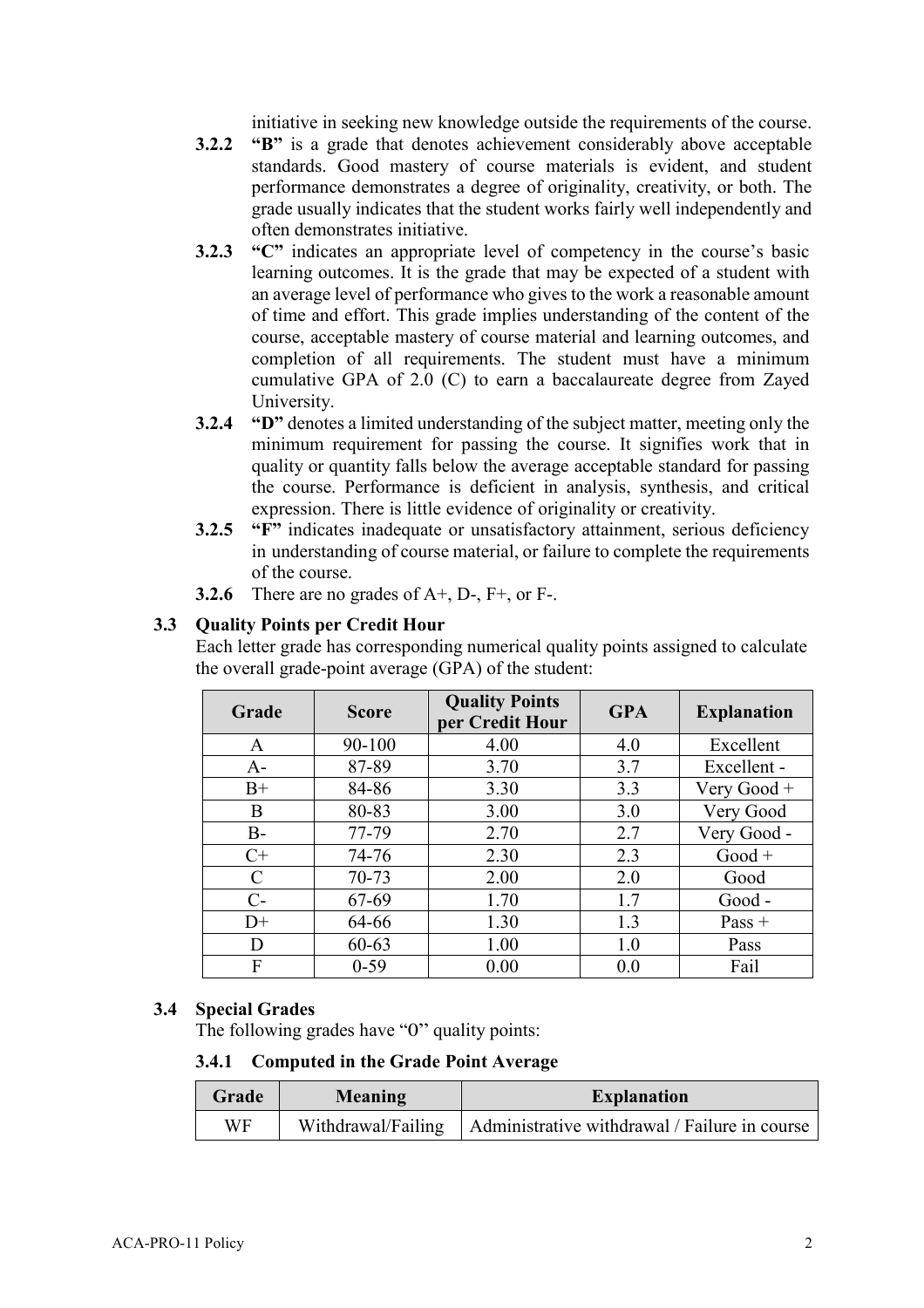| Grade     | <b>Meaning</b>         | <b>Explanation</b>                         |
|-----------|------------------------|--------------------------------------------|
| I         | Incomplete             | Temporary grade / Course requirements      |
|           |                        | not completed                              |
| P         | Pass                   | Satisfactory achievement                   |
| FL        | Fail                   | Unsatisfactory achievement                 |
| W         | Withdrawal             | Student withdrawal                         |
| <b>TC</b> | <b>Transfer Credit</b> | Credit granted for course taken at another |
|           |                        | institution                                |
| AU        | Audit                  | Course taken without credit                |
| S         | Satisfactory           | Satisfactory achievement                   |
| U         | Unsatisfactory         | Unsatisfactory achievement                 |
| W/U       | Withdrawal/            | Administrative withdrawal /                |
|           | Unsatisfactory         | Unsatisfactory achievement                 |
| NG        | No Grade               | No grade given                             |
| PP        | Pass                   | Satisfactory achievement (60% and above)   |
|           |                        | for Pass/No Pass courses only              |
| NP        | No Pass                | Unsatisfactory achievement (no credit      |
|           |                        | awarded) for Pass/No Pass courses only     |

**3.4.2 Not Computed in the Grade Point Average**

### **3.5 Incomplete Standing**

- 3.5.1 Students may submit a request to be assigned a grade of Incomplete if, for reasons beyond their control, they are unable to complete coursework or sit the final examination. The course instructor, Department Chair, and Assistant Dean for Student Affairs will review and process the request accordingly.
- 3.5.2 Students with an Incomplete grade in a course that is the prerequisite for a subsequent course may not enroll in the subsequent course until they replace the Incomplete grade with a passing grade.
- 3.5.3 If an Incomplete grade is not replaced with a passing grade by the deadline stated in the ZU Academic Calendar, it will automatically become a grade of " $F$ "

#### **3.6 Pass Grade**

The minimum passing grade at Zayed University is a grade of D. No student is allowed to repeat a course in which they received a grade of D or above.

#### **3.7 Failing a Course**

Students who receive a grade of "F" in a course fail the course. Students must repeat courses that they fail if the courses are required for their degree program. Students may not enroll in any course for which the failed course is a prerequisite before they pass the prerequisite course. Although they must repeat required but failed courses, students may or may not elect to repeat a failed course that is not required for their degree program. When a student passes any course once failed, the passing grade replaces the "F" grade in calculating grade point average although the academic transcript continues to display the prior failure. Students who fail a required course twice are subject to review and possible dismissal from the university.